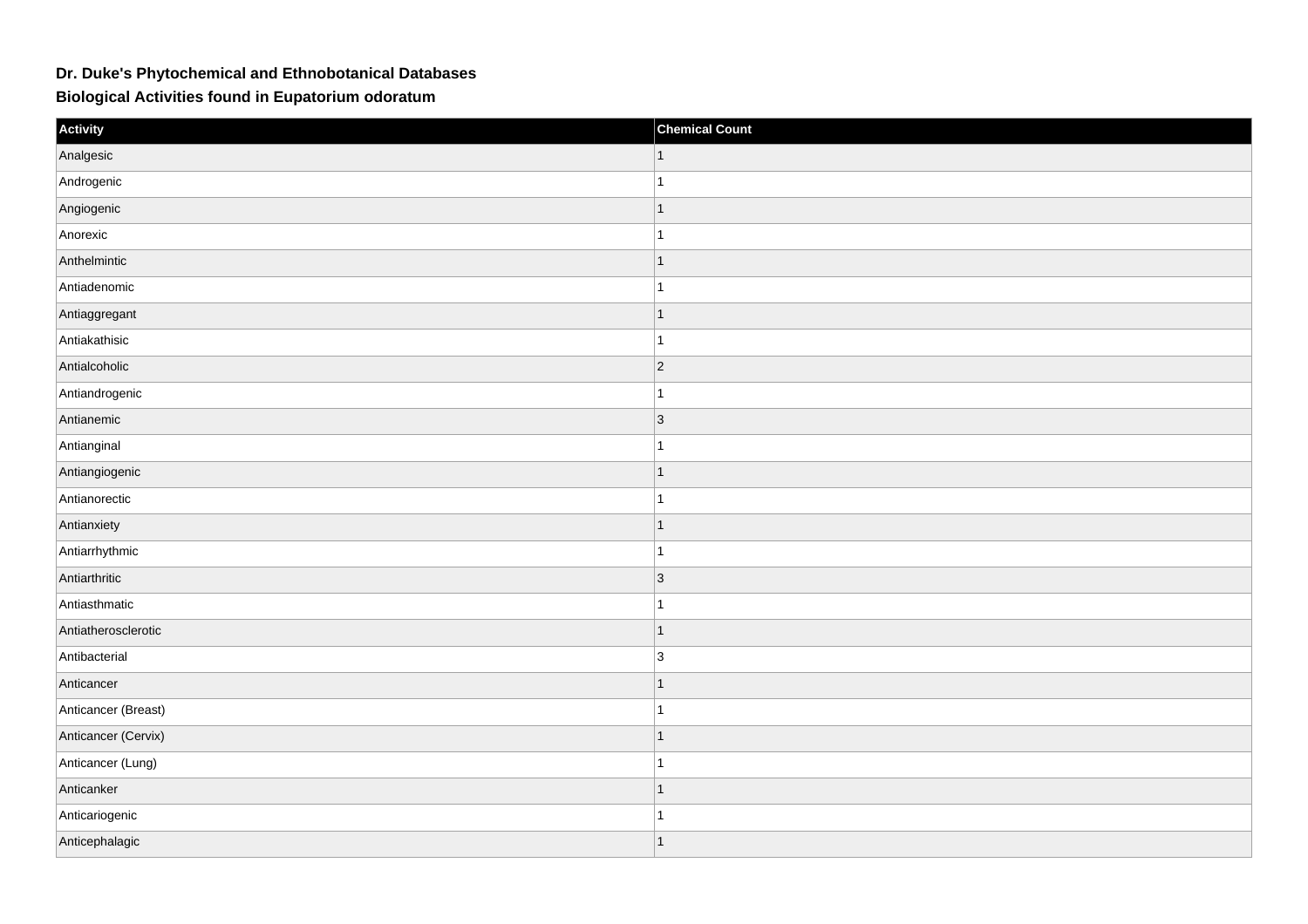| Activity          | <b>Chemical Count</b> |
|-------------------|-----------------------|
| AntiCFS           | 1                     |
| Anticheilitic     |                       |
| Anticlimacteric   |                       |
| Anticonvulsant    | 1                     |
| Anticoronary      | 1                     |
| Antidepressant    |                       |
| Antidiabetic      | $\overline{3}$        |
| Antidiarrheic     |                       |
| Antidiscotic      |                       |
| Antidysenteric    | -1                    |
| Antidyskinetic    | 1                     |
| Antidysmenorrheic |                       |
| AntiEBV           |                       |
| Antiedemic        | $\vert$ 3             |
| Antiendometriotic |                       |
| Antienterotic     | 1                     |
| Antiepileptic     | $\overline{2}$        |
| Antiestrogenic    |                       |
| Antifatigue       | $\overline{c}$        |
| Antifeedant       |                       |
| Antifertility     |                       |
| Antifibromyalgic  | 1                     |
| Antiflu           | 1                     |
| Antigastrotic     |                       |
| Antiglaucomic     |                       |
| Antigonadotrophic | -1                    |
| Antihepatotoxic   | -1                    |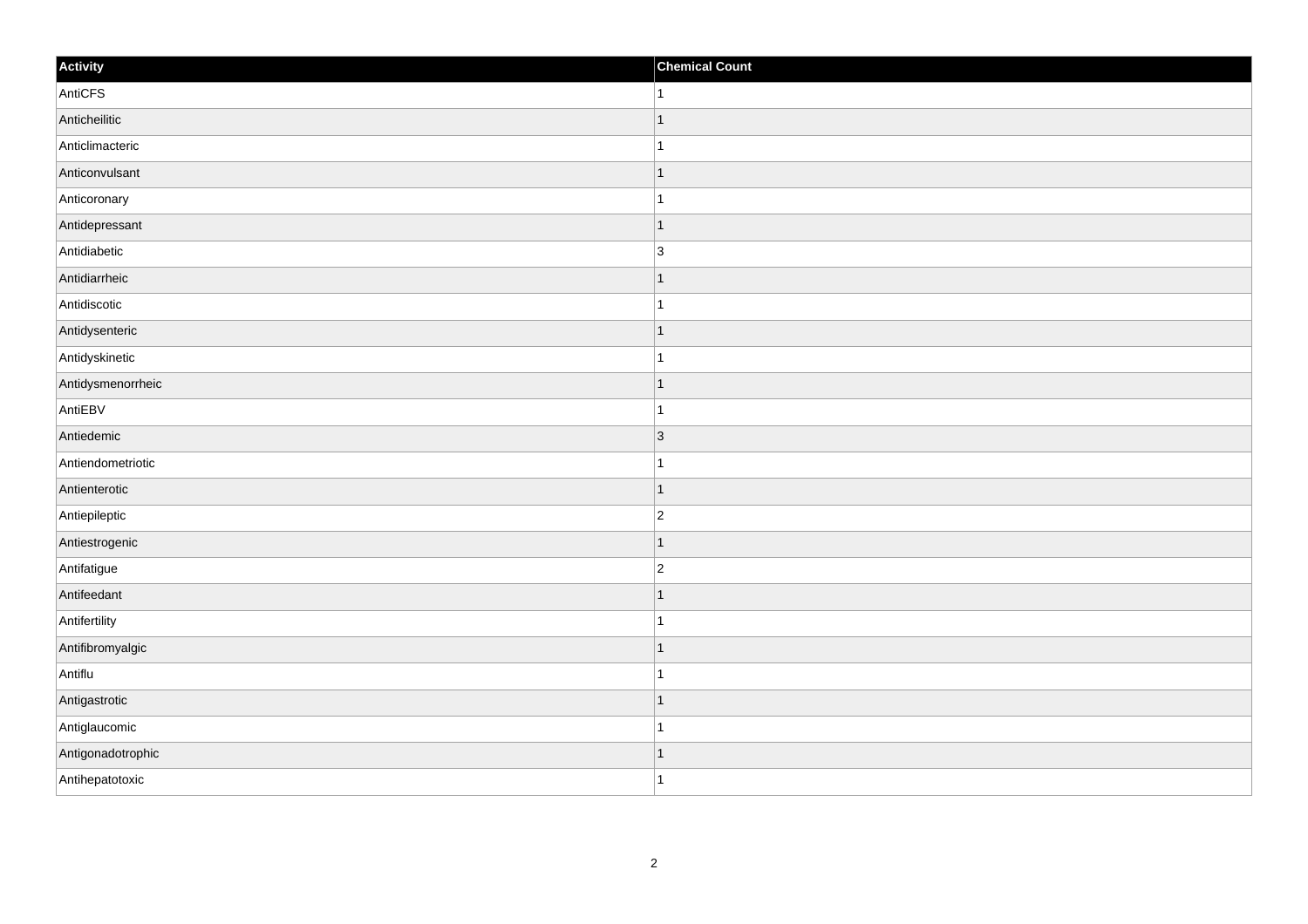| Activity                  | <b>Chemical Count</b> |
|---------------------------|-----------------------|
| AntiHIV                   | $\vert$ 1             |
| Antihyperglycemic         |                       |
| Antihyperkinetic          |                       |
| Antihyperlipoproteinaemic |                       |
| Antihypertensive          | $\overline{2}$        |
| Antihypoglycemic          |                       |
| Antiinflammatory          | $\overline{5}$        |
| Antiinsomniac             | 1                     |
| Antileukemic              |                       |
| Antilipolytic             |                       |
| Antilithic                | $\vert$ 2             |
| AntiLyme                  |                       |
| Antilymphomic             | 1                     |
| Antimalarial              | 1                     |
| Antimastalgic             |                       |
| Antimenopausal            |                       |
| Antimenorrhagic           |                       |
| Antimigraine              |                       |
| Antimitral-valve-prolapse | 1                     |
| AntiMS                    | 1                     |
| Antimutagenic             | $\vert$ 2             |
| Antinephritic             |                       |
| Antinephrolytic           | 1                     |
| Antineurotic              | -1                    |
| Antinociceptive           | $\vert$ 2             |
| Antiophidic               | $\overline{2}$        |
| Antiosteoporotic          | $\overline{4}$        |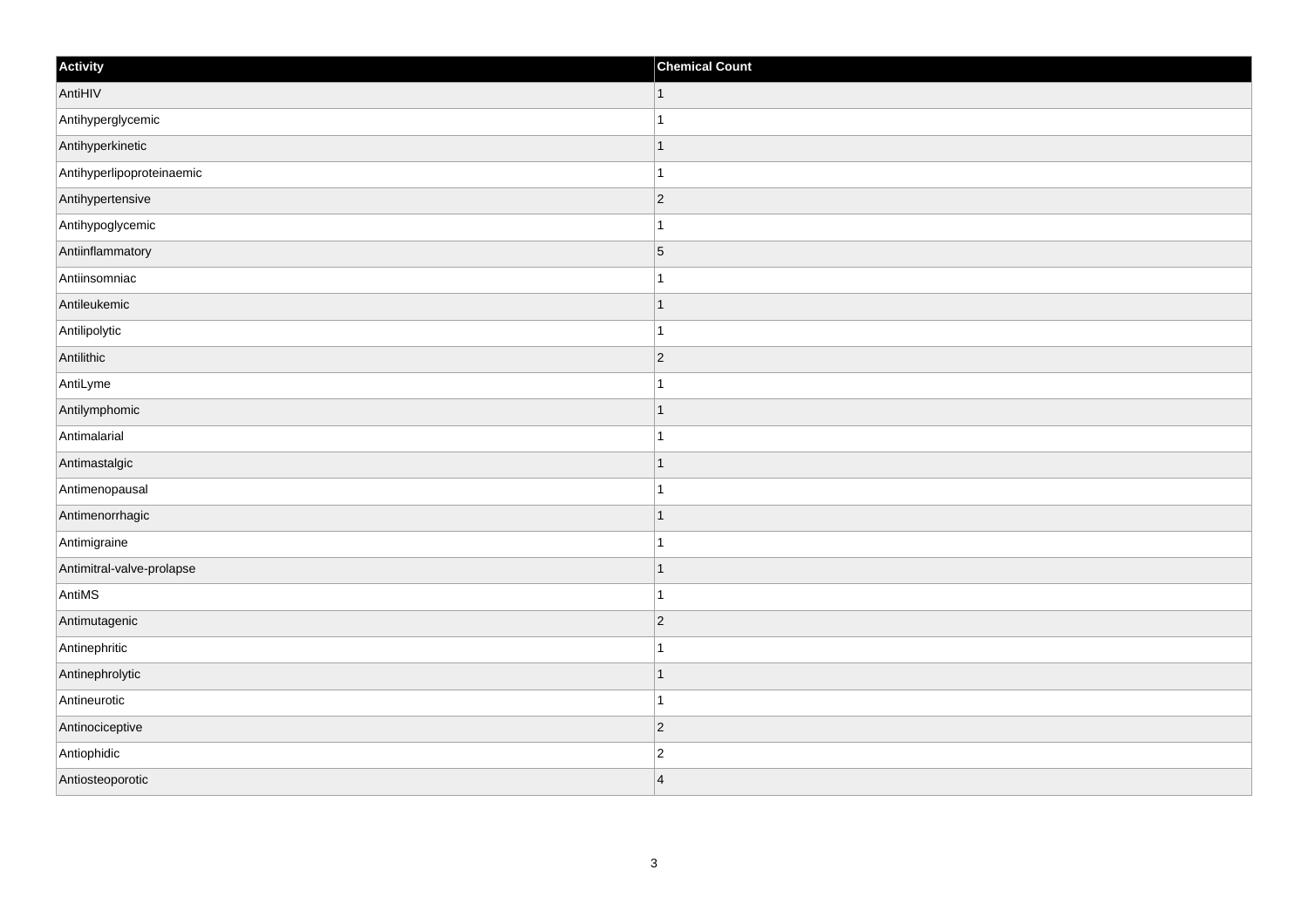| Activity            | <b>Chemical Count</b>    |
|---------------------|--------------------------|
| Antiototic          | 1                        |
| Antioxalate         |                          |
| Antioxidant         | $\overline{4}$           |
| Antiperoxidant      | 1                        |
| Antiplaque          | 1                        |
| AntiPMS             | 2                        |
| Antiprogestational  |                          |
| Antiprostaglandin   | $ 2\rangle$              |
| Antiprostatadenomic |                          |
| Antiprostatitic     | 1                        |
| Antipyretic         | 1                        |
| Antiradicular       |                          |
| AntiRaynaud's       |                          |
| Antirenitic         |                          |
| Antiretinopathic    |                          |
| Antirheumatic       | $\vert$ 2                |
| Antisalmonella      |                          |
| Antiseptic          | ٠                        |
| Antispasmodic       |                          |
| Antispasmophilic    | $\overline{\phantom{a}}$ |
| Antistress          |                          |
| Antistroke          | 1                        |
| Antisyndrome-X      | $\overline{2}$           |
| Antitumor           | $\vert$ 2                |
| Antitumor (Breast)  |                          |
| Antitumor (Cervix)  | -1                       |
| Antitumor (Lung)    | 1                        |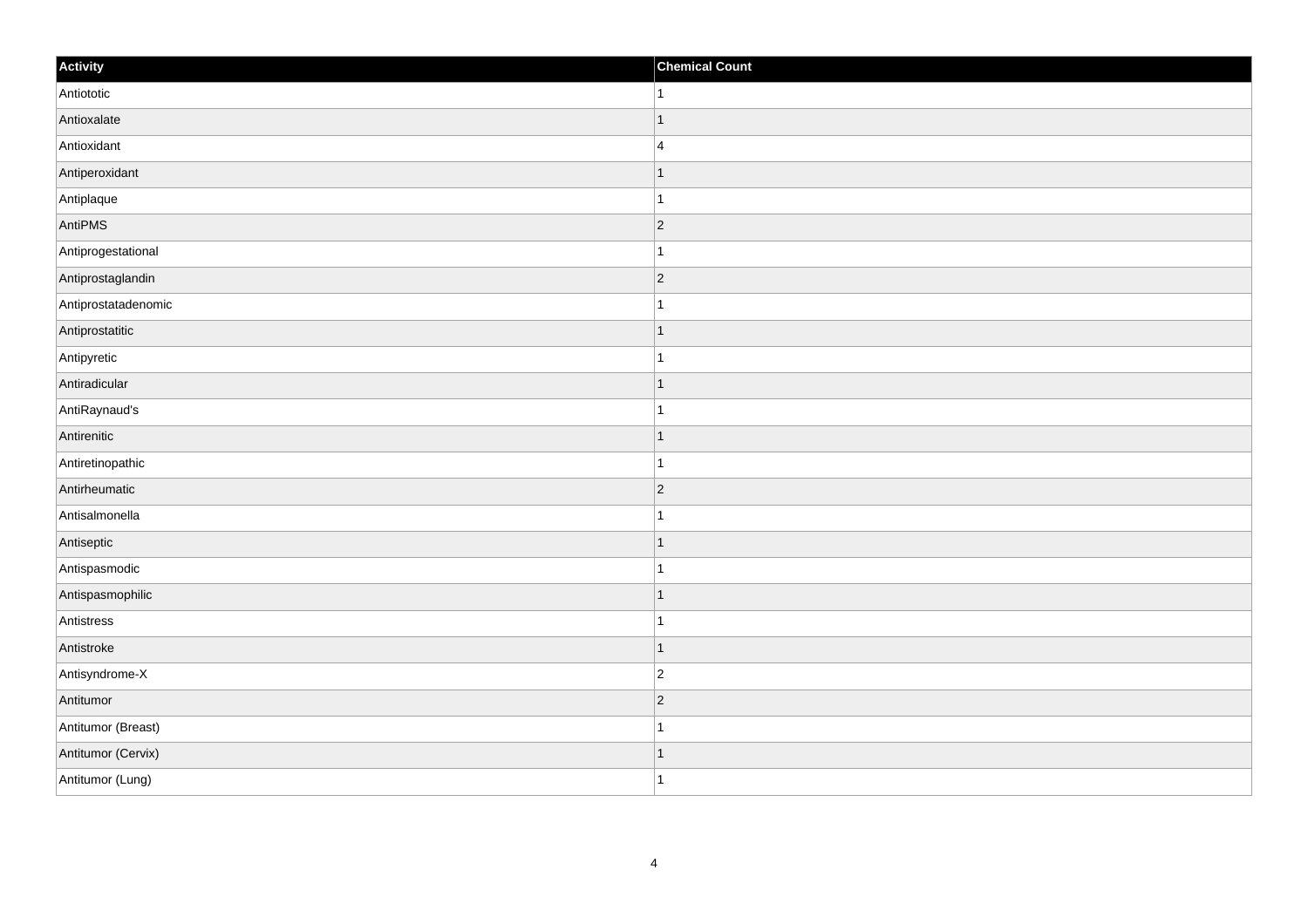| Activity                       | <b>Chemical Count</b>    |
|--------------------------------|--------------------------|
| Antitumor-Promoter             | $\vert$ 1                |
| Antiulcer                      | $\overline{2}$           |
| Antiurethrotic                 |                          |
| Antiviral                      | 3                        |
| Anxiolytic                     | $\overline{2}$           |
| Apoptotic                      |                          |
| Artemicide                     | -1                       |
| Calcium-Antagonist             | 1                        |
| Cancer-Preventive              | $\vert$ 2                |
| Candidicide                    |                          |
| Carcinogenic                   |                          |
| Cardioprotective               | $\overline{c}$           |
| Caspase-8-Inducer              | 1                        |
| Chelator                       |                          |
| <b>CNS-Depressant</b>          |                          |
| Contraceptive                  |                          |
| Cyclooxygenase-Inhibitor       |                          |
| Cytotoxic                      |                          |
| Diuretic                       | $\overline{\phantom{a}}$ |
| Estrogenic                     |                          |
| Febrifuge                      |                          |
| FPTase-Inhibitor               |                          |
| Gastroprotective               |                          |
| Glucosyl-Transferase-Inhibitor |                          |
| Gonadotrophic                  |                          |
| Hepatoprotective               | $\overline{3}$           |
| Hypocholesterolemic            | 3                        |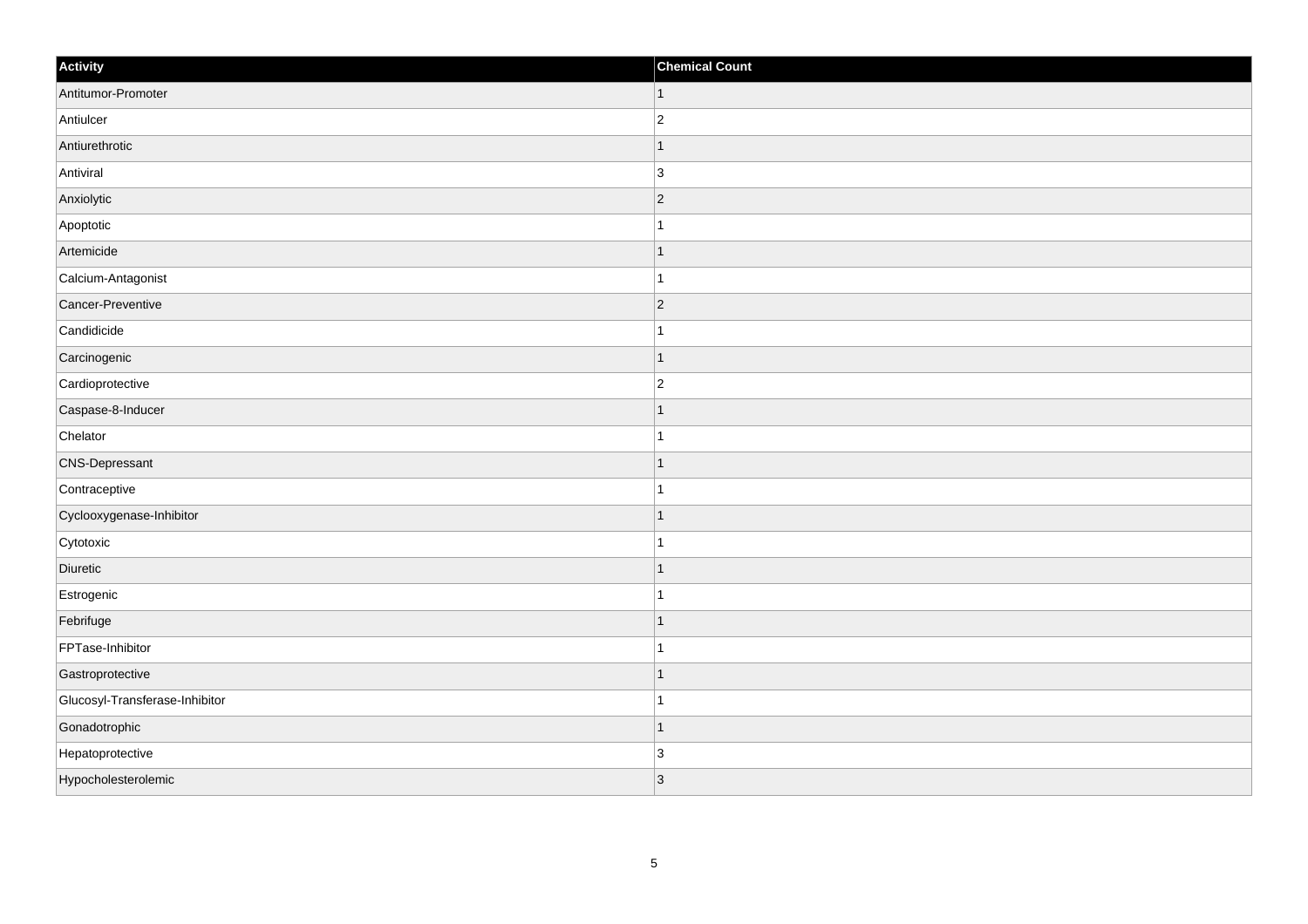| Activity                          | <b>Chemical Count</b> |
|-----------------------------------|-----------------------|
| Hypoglycemic                      | $\overline{2}$        |
| Hypolipidemic                     | $\mathbf 1$           |
| Hypotensive                       | $ 2\rangle$           |
| Immunomodulator                   | $ 2\rangle$           |
| Immunostimulant                   | $\mathbf 1$           |
| Immunosuppressant                 |                       |
| Insulinogenic                     | 1                     |
| Larvicide                         |                       |
| Laxative                          |                       |
| Lipoxygenase-Inhibitor            | $\mathbf{1}$          |
| Litholytic                        | $\mathbf{1}$          |
| MAO-Inhibitor                     |                       |
| Mosquitocide                      | 1                     |
| Myorelaxant                       | 1                     |
| Neurotransmitter                  |                       |
| Ornithine-Decarboxylase-Inhibitor | $\mathbf 1$           |
| Osteogenic                        | 1                     |
| Pesticide                         | $\overline{4}$        |
| Prooxidant                        | $\mathbf 1$           |
| Psychotropic                      | $\mathbf 1$           |
| Schizophrenigenic                 | 1                     |
| Spermicide                        | $\mathbf{1}$          |
| TOPO-2-Inhibitor                  | 1                     |
| Tranquilizer                      | $\mathbf 1$           |
| Tyrosinase-Inhibitor              | $\overline{1}$        |
| Ubiquiot                          | $\mathbf 1$           |
| Ulcerogenic                       | $\overline{1}$        |